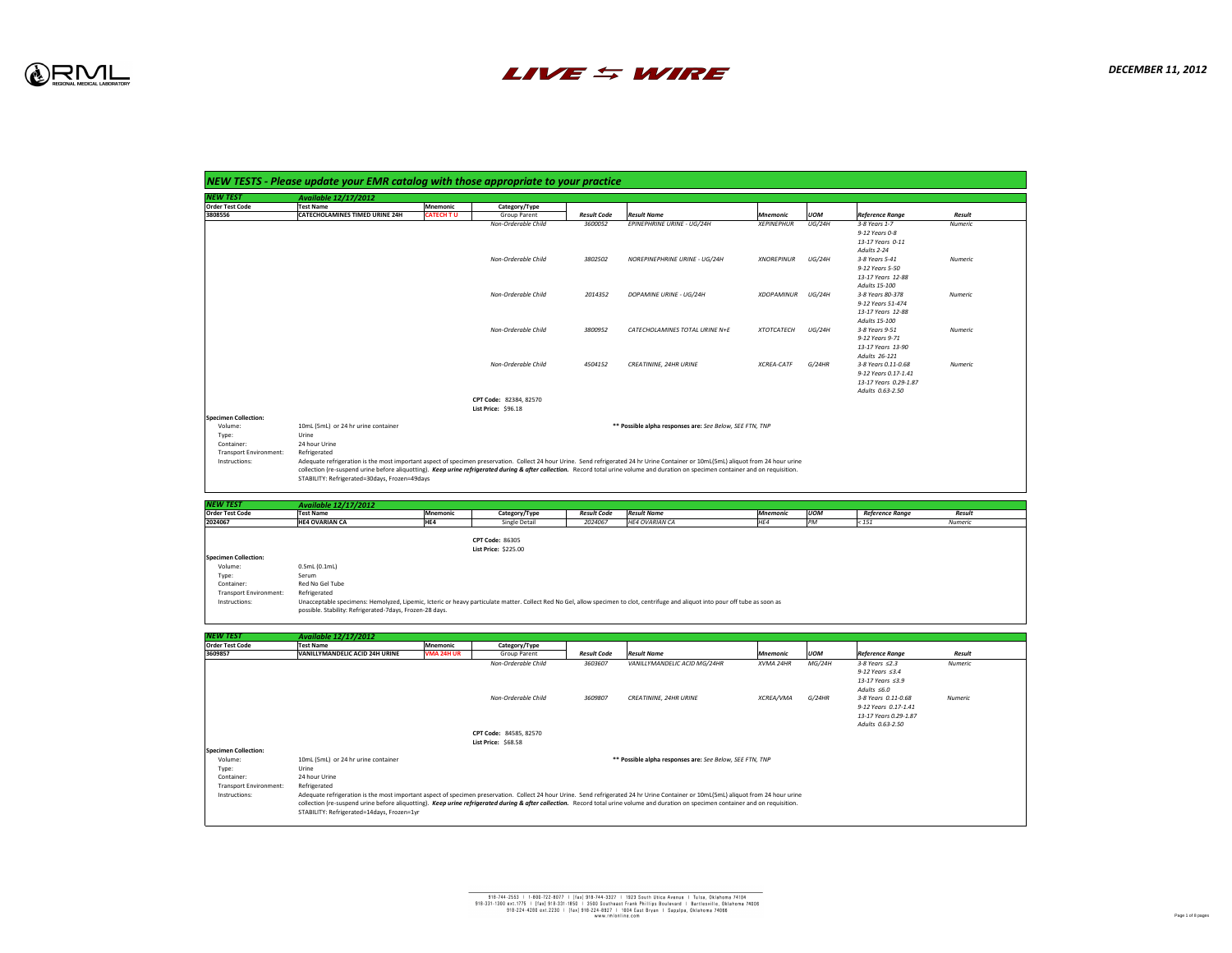| <b>NEW TEST</b>             | <b>Available 12/17/2012</b>           |                   |                            |                    |                                                          |                   |            |                        |                |  |
|-----------------------------|---------------------------------------|-------------------|----------------------------|--------------------|----------------------------------------------------------|-------------------|------------|------------------------|----------------|--|
| <b>Order Test Code</b>      | <b>Test Name</b>                      | Mnemonic          | Category/Type              |                    |                                                          |                   |            |                        |                |  |
| 3808457                     | <b>SEROTONIN(5HIAA) TIMED UR 24HR</b> | <b>SEROTON TU</b> | <b>Group Parent</b>        | <b>Result Code</b> | <b>Result Name</b>                                       | Mnemonic          | <b>UOM</b> | <b>Reference Range</b> | Result         |  |
|                             |                                       |                   | <b>Non-Orderable Child</b> | 3602507            | <b>SEROTONIN(5HIAA) URINE MG/24H</b>                     | XSEROTON U        | MG/24H     | 2-10 YRS: 0.0-8.0      | Numeric        |  |
|                             |                                       |                   |                            |                    |                                                          |                   |            |                        |                |  |
|                             |                                       |                   | <b>Non-Orderable Child</b> | 4504057            | <b>CREATININE, 24HR URINE</b>                            | <i>XCREA/SERO</i> | G/24HR     | 3-8 YRS   0.11-0.68    | <b>Numeric</b> |  |
|                             |                                       |                   |                            |                    |                                                          |                   |            | 9-12 YRS 0.17-1.41     |                |  |
|                             |                                       |                   |                            |                    |                                                          |                   |            | 13-17 YRS 0.29-1.87    |                |  |
|                             |                                       |                   |                            |                    |                                                          |                   |            | Adults YRS 0.63-2.50   |                |  |
|                             |                                       |                   | CPT Code: 83497, 82570     |                    |                                                          |                   |            |                        |                |  |
|                             |                                       |                   | <b>List Price: \$61.18</b> |                    |                                                          |                   |            |                        |                |  |
| <b>Specimen Collection:</b> |                                       |                   |                            |                    |                                                          |                   |            |                        |                |  |
| Volume:                     | 10mL (5mL) or 24 hr urine container   |                   |                            |                    | ** Possible alpha responses are: See Below, SEE FTN, TNP |                   |            |                        |                |  |
| Type:                       | Urine                                 |                   |                            |                    |                                                          |                   |            |                        |                |  |
| C                           | 24 bounded no                         |                   |                            |                    |                                                          |                   |            |                        |                |  |

patient should avoid; banana, tomato, avocado, walnut, pineapple, eggplant and should refrain from; tobacco, alcohol, coffee. Adequate refrigeration is the specimen preservation. Collect 24 hour Urine. Send refrigerated 24 hr Urine Container or 10mL(5mL) aliquot from 24 hour urine collection (re-suspend urine urine refrigerated during & after collection. Record total urine volume on specimen container and on requisition. STABILITY: Refrigerated=30days,



| <b>NEW TEST</b>                                                                | <b>Available 12/17/2012</b>                                                               |                   |                            |
|--------------------------------------------------------------------------------|-------------------------------------------------------------------------------------------|-------------------|----------------------------|
| <b>Order Test Code</b>                                                         | <b>Test Name</b>                                                                          | <b>Mnemonic</b>   | Category/Type              |
| 3808457                                                                        | <b>SEROTONIN(5HIAA) TIMED UR 24HR</b>                                                     | <b>SEROTON TU</b> | <b>Group Parent</b>        |
|                                                                                |                                                                                           |                   | Non-Orderable Ch           |
|                                                                                |                                                                                           |                   |                            |
|                                                                                |                                                                                           |                   | Non-Orderable Ch           |
|                                                                                |                                                                                           |                   |                            |
|                                                                                |                                                                                           |                   |                            |
|                                                                                |                                                                                           |                   |                            |
|                                                                                |                                                                                           |                   | CPT Code: 83497, 8257      |
|                                                                                |                                                                                           |                   | List Price: $$61.18$       |
| <b>Specimen Collection:</b>                                                    |                                                                                           |                   |                            |
| Volume:                                                                        | 10mL (5mL) or 24 hr urine container                                                       |                   |                            |
| Type:                                                                          | Urine                                                                                     |                   |                            |
| Container:                                                                     | 24 hour Urine                                                                             |                   |                            |
| <b>Transport Environment:</b>                                                  | Refrigerated                                                                              |                   |                            |
| Instructions:                                                                  | 72 hours before collection patient should avoid; banana, tomato, avocado, walnut, pinea   |                   |                            |
|                                                                                | most important aspect of specimen preservation. Collect 24 hour Urine. Send refrigerat    |                   |                            |
|                                                                                | before aliquotting). Keep urine refrigerated during & after collection. Record total urin |                   |                            |
|                                                                                | Frozen=30days                                                                             |                   |                            |
|                                                                                |                                                                                           |                   |                            |
|                                                                                |                                                                                           |                   |                            |
|                                                                                |                                                                                           |                   |                            |
| NEW TEST                                                                       | <b>Available 12/17/2012</b>                                                               |                   |                            |
| <b>Order Test Code</b>                                                         | <b>Test Name</b>                                                                          | <b>Mnemonic</b>   | Category/Type              |
| 3800353                                                                        | <b>METANEPHRINES TIMED URINE 24HR</b>                                                     | <b>METANTU</b>    | <b>Group Parent</b>        |
|                                                                                |                                                                                           |                   | Non-Orderable Ch           |
|                                                                                |                                                                                           |                   |                            |
|                                                                                |                                                                                           |                   |                            |
|                                                                                |                                                                                           |                   |                            |
|                                                                                |                                                                                           |                   |                            |
|                                                                                |                                                                                           |                   |                            |
|                                                                                |                                                                                           |                   |                            |
|                                                                                |                                                                                           |                   |                            |
|                                                                                |                                                                                           |                   |                            |
|                                                                                |                                                                                           |                   |                            |
|                                                                                |                                                                                           |                   |                            |
|                                                                                |                                                                                           |                   | Non-Orderable Ch           |
|                                                                                |                                                                                           |                   |                            |
|                                                                                |                                                                                           |                   |                            |
|                                                                                |                                                                                           |                   |                            |
|                                                                                |                                                                                           |                   |                            |
|                                                                                |                                                                                           |                   |                            |
|                                                                                |                                                                                           |                   |                            |
|                                                                                |                                                                                           |                   |                            |
|                                                                                |                                                                                           |                   |                            |
|                                                                                |                                                                                           |                   |                            |
|                                                                                |                                                                                           |                   |                            |
|                                                                                |                                                                                           |                   |                            |
|                                                                                |                                                                                           |                   |                            |
|                                                                                |                                                                                           |                   |                            |
|                                                                                |                                                                                           |                   |                            |
|                                                                                |                                                                                           |                   |                            |
|                                                                                |                                                                                           |                   |                            |
|                                                                                |                                                                                           |                   |                            |
|                                                                                |                                                                                           |                   |                            |
|                                                                                |                                                                                           |                   |                            |
|                                                                                |                                                                                           |                   |                            |
|                                                                                |                                                                                           |                   | <b>CPT Code: 83835</b>     |
|                                                                                |                                                                                           |                   | <b>List Price: \$58.00</b> |
|                                                                                |                                                                                           |                   |                            |
| Volume:                                                                        | 10mL (5mL) or 24 hr urine container                                                       |                   |                            |
| Type:                                                                          | Urine                                                                                     |                   |                            |
| Container:                                                                     | 24 hour Urine                                                                             |                   |                            |
|                                                                                |                                                                                           |                   |                            |
| <b>Transport Environment:</b>                                                  | Refrigerated                                                                              |                   |                            |
| <b>Specimen Collection:</b><br>Instructions:                                   | Adequate refrigeration is the most important aspect of specimen preservation. Collect 2   |                   | Non-Orderable Ch           |
|                                                                                | collection (re-suspend urine before aliquotting). Keep urine refrigerated during & after  |                   |                            |
|                                                                                | Refrigerated=8days, Frozen=30days                                                         |                   |                            |
|                                                                                |                                                                                           |                   |                            |
|                                                                                |                                                                                           |                   |                            |
| <b>NEW TEST</b>                                                                | <b>Available 12/17/2012</b>                                                               |                   |                            |
|                                                                                | <b>Test Name</b>                                                                          | <b>Mnemonic</b>   |                            |
|                                                                                | PNEUMOCYSTIS JIROVECII PCR                                                                | <b>PNEUMOCYST</b> | Single Detail              |
|                                                                                |                                                                                           |                   |                            |
|                                                                                |                                                                                           |                   | <b>CPT Code: 87798</b>     |
|                                                                                |                                                                                           |                   |                            |
|                                                                                |                                                                                           |                   | List Price: $$412.20$      |
|                                                                                |                                                                                           |                   |                            |
| Volume:                                                                        | $0.7$ mL $(0.3$ mL $)$                                                                    |                   | Category/Type              |
| Type:                                                                          | Sputum or Bronchial Lavage                                                                |                   |                            |
| <b>Order Test Code</b><br>5565733<br><b>Specimen Collection:</b><br>Container: | <b>Sterile Screw top</b>                                                                  |                   |                            |
| <b>Transport Environment:</b>                                                  | Refrigerated                                                                              |                   |                            |



| <b>NEW TEST</b>             | <b>Available 12/17/2012</b>           |                |                            |                    |                                                          |                   |            |                        |                |
|-----------------------------|---------------------------------------|----------------|----------------------------|--------------------|----------------------------------------------------------|-------------------|------------|------------------------|----------------|
| <b>Order Test Code</b>      | <b>Test Name</b>                      | Mnemonic       | Category/Type              |                    |                                                          |                   |            |                        |                |
| 3800353                     | <b>METANEPHRINES TIMED URINE 24HR</b> | <b>METANTU</b> | <b>Group Parent</b>        | <b>Result Code</b> | <b>Result Name</b>                                       | Mnemonic          | <b>UOM</b> | <b>Reference Range</b> | Result         |
|                             |                                       |                | Non-Orderable Child        | 3801703            | <b>METANEPHRINE URINE - UG/24HR</b>                      | XMETAN UR         | UG/24H     | 3 mnths-4 yrs 25-117   | <b>Numeric</b> |
|                             |                                       |                |                            |                    |                                                          |                   |            | 5-9 years<br>11-139    |                |
|                             |                                       |                |                            |                    |                                                          |                   |            | 10-13 years 51-275     |                |
|                             |                                       |                |                            |                    |                                                          |                   |            | 14-17 years 40-189     |                |
|                             |                                       |                |                            |                    |                                                          |                   |            | 18-29 years 25-222     |                |
|                             |                                       |                |                            |                    |                                                          |                   |            | 30-39 years 36-190     |                |
|                             |                                       |                |                            |                    |                                                          |                   |            | 40-49 years 58-203     |                |
|                             |                                       |                |                            |                    |                                                          |                   |            | >=50 years<br>90-315   |                |
|                             |                                       |                | Non-Orderable Child        | 3650553            | NORMETANEPHRIN URINE - UG/24HR                           | <b>XNORMET UR</b> | UG/24H     | 3 mnths-4 yrs 54-249   | <b>Numeric</b> |
|                             |                                       |                |                            |                    |                                                          |                   |            | 5-9 years<br>31-398    |                |
|                             |                                       |                |                            |                    |                                                          |                   |            | 10-13 years 67-503     |                |
|                             |                                       |                |                            |                    |                                                          |                   |            | 14-17 years 69-531     |                |
|                             |                                       |                |                            |                    |                                                          |                   |            | 18-29 years 40-412     |                |
|                             |                                       |                |                            |                    |                                                          |                   |            | 30-39 years 35-482     |                |
|                             |                                       |                |                            |                    |                                                          |                   |            | 40-49 years 88-649     |                |
|                             |                                       |                |                            |                    |                                                          |                   |            | >=50 years 122-676     |                |
|                             |                                       |                | Non-Orderable Child        | 3604303            | TOTAL METANEPHRINES - UG/24HR                            | XTOTMETANU        | UG/24H     | 3 mnths-4 yrs 79-345   | <b>Numeric</b> |
|                             |                                       |                |                            |                    |                                                          |                   |            | 49-408<br>5-9 years    |                |
|                             |                                       |                |                            |                    |                                                          |                   |            | 10-13 years 110-714    |                |
|                             |                                       |                |                            |                    |                                                          |                   |            | 14-17 years 107-741    |                |
|                             |                                       |                |                            |                    |                                                          |                   |            | 18-29 years 94-604     |                |
|                             |                                       |                |                            |                    |                                                          |                   |            | 30-39 years 115-695    |                |
|                             |                                       |                |                            |                    |                                                          |                   |            | 40-49 years 182-739    |                |
|                             |                                       |                |                            |                    |                                                          |                   |            | >=50 years  224-832    |                |
|                             |                                       |                | <b>CPT Code: 83835</b>     |                    |                                                          |                   |            |                        |                |
|                             |                                       |                | <b>List Price: \$58.00</b> |                    |                                                          |                   |            |                        |                |
| <b>Specimen Collection:</b> |                                       |                |                            |                    |                                                          |                   |            |                        |                |
| Volume:                     | 10mL (5mL) or 24 hr urine container   |                |                            |                    | ** Possible alpha responses are: See Below, SEE FTN, TNP |                   |            |                        |                |
| Type:                       | Urine                                 |                |                            |                    |                                                          |                   |            |                        |                |
| Container:                  | 24 hour Urine                         |                |                            |                    |                                                          |                   |            |                        |                |
| Transport Environment:      | Refrigerated                          |                |                            |                    |                                                          |                   |            |                        |                |

he most important aspect of specimen preservation. Collect 24 hour Urine. Send refrigerated 24 hr Urine Container or 5mL(1.5mL) aliquot from 24 hour urine ie before aliquotting). *Keep urine refrigerated during & after collection.* Record total urine volume on specimen container and on requisition. STABILITY: =30days

| NEW TEST                                                                                       | <b>Available 12/17/2012</b>                                                               |                   |                                                       |                    |                                   |                 |                |                        |        |  |
|------------------------------------------------------------------------------------------------|-------------------------------------------------------------------------------------------|-------------------|-------------------------------------------------------|--------------------|-----------------------------------|-----------------|----------------|------------------------|--------|--|
| <b>Order Test Code</b>                                                                         | <b>Test Name</b>                                                                          | <b>Mnemonic</b>   | Category/Type                                         | <b>Result Code</b> | <b>Result Name</b>                | <b>Mnemonic</b> | <b>UOM</b>     | <b>Reference Range</b> | Result |  |
| 5565733                                                                                        | PNEUMOCYSTIS JIROVECII PCR                                                                | <b>PNEUMOCYST</b> | <b>Single Detail</b>                                  | 5565733            | <b>PNEUMOCYSTIS JIROVECII PCR</b> | PNEUMOCYST      | Not Applicable | <b>NOT DETECTED</b>    | Alpha  |  |
| <b>Specimen Collection:</b><br>Volume:<br>Type:<br>Container:<br><b>Transport Environment:</b> | $0.7$ mL $(0.3$ mL $)$<br>Sputum or Bronchial Lavage<br>Sterile Screw top<br>Refrigerated |                   | <b>CPT Code: 87798</b><br><b>List Price: \$412.20</b> |                    |                                   |                 |                |                        |        |  |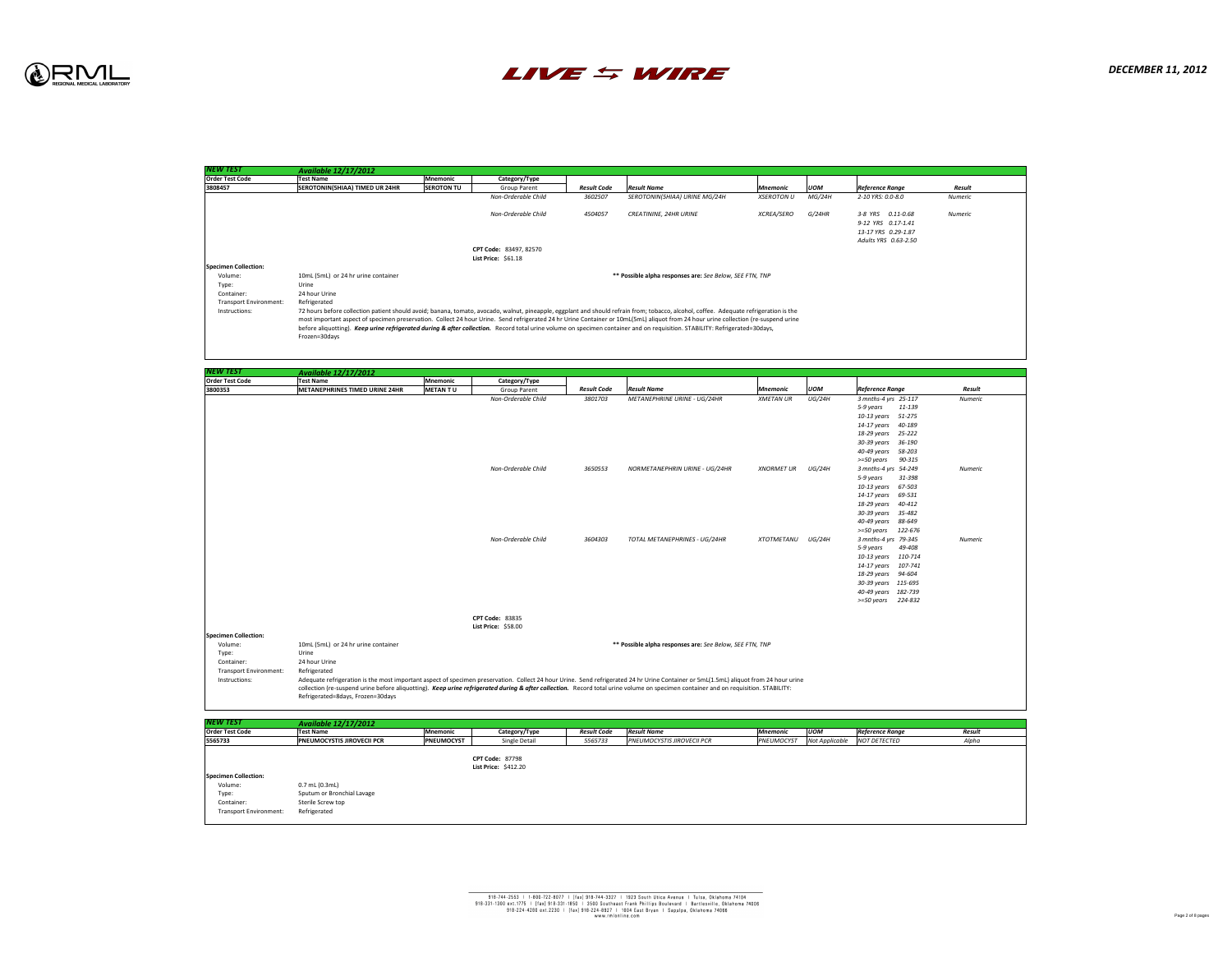

| <b>NEW TEST</b>                              | <b>Available 12/17/2012</b>                                                                                                                                                         |                   |                                                   |
|----------------------------------------------|-------------------------------------------------------------------------------------------------------------------------------------------------------------------------------------|-------------------|---------------------------------------------------|
| <b>Order Test Code</b>                       | <b>Test Name</b>                                                                                                                                                                    | <b>Mnemonic</b>   | Category/Type                                     |
| 5504945                                      | <b>PARAINFLUENZA</b>                                                                                                                                                                | <b>PARA FLU</b>   | <b>Group Parent</b>                               |
|                                              |                                                                                                                                                                                     |                   |                                                   |
|                                              |                                                                                                                                                                                     |                   | <b>CPT Code: 87798 x3</b><br>List Price: \$325.00 |
| <b>Specimen Collection:</b><br>Volume:       |                                                                                                                                                                                     |                   |                                                   |
|                                              | 3mL(1mL)<br>Swab                                                                                                                                                                    |                   |                                                   |
| Type:<br>Container:                          | Flocked Flexible mini-tip Nasopharyngeal                                                                                                                                            |                   |                                                   |
| <b>Transport Environment:</b>                | Refrigerated                                                                                                                                                                        |                   |                                                   |
| Instructions:                                | The preferred specimen is mini-Flocked Swab in Universal Transport Media (UTM) (Comes                                                                                               |                   |                                                   |
|                                              | up to 48hrs (room temperature stability is only 4hrs). Freeze if testing will be delayed more<br>tube Refrigerated. NOTE: DO NOT USE Calcium Alginate or Wooden Shaft Swabs as they |                   |                                                   |
|                                              |                                                                                                                                                                                     |                   |                                                   |
| INEW TEST<br><b>Order Test Code</b>          | <b>Available 12/17/2012</b><br><b>Test Name</b>                                                                                                                                     | <b>Mnemonic</b>   |                                                   |
| 9100787                                      | <b>ALK 2P23 FISH PROBE</b>                                                                                                                                                          | <b>ALK FISH</b>   | Category/Type<br><b>Group Parent</b>              |
|                                              |                                                                                                                                                                                     |                   |                                                   |
|                                              |                                                                                                                                                                                     |                   | <b>CPT Code: 88368 x2</b>                         |
|                                              |                                                                                                                                                                                     |                   | <b>List Price: \$482.50</b>                       |
| <b>Specimen Collection:</b><br>Instructions: | Preferred Specimen: Formalin fixed paraffin embedded tissue.                                                                                                                        |                   |                                                   |
| NEW TEST\                                    |                                                                                                                                                                                     |                   |                                                   |
| <b>Order Test Code</b>                       | <b>Available 12/17/2012</b><br><b>Test Name</b>                                                                                                                                     | <b>Mnemonic</b>   | Category/Type                                     |
| 2006547                                      | <b>ESTRADIOL FREE AND TOTAL SERUM</b>                                                                                                                                               | <b>ESTRAD F/T</b> | <b>Group Parent</b>                               |
|                                              |                                                                                                                                                                                     |                   |                                                   |
|                                              |                                                                                                                                                                                     |                   | <b>CPT Code: 82670 x2</b>                         |
| <b>Specimen Collection:</b>                  |                                                                                                                                                                                     |                   | <b>List Price: \$233.55</b>                       |
| Volume:                                      | 1mL (0.5mL)                                                                                                                                                                         |                   |                                                   |
| Type:                                        | Serum                                                                                                                                                                               |                   |                                                   |
| Container:                                   | Red No Gel Tube                                                                                                                                                                     |                   |                                                   |
| <b>Transport Environment:</b>                | Refrigerated                                                                                                                                                                        |                   |                                                   |
| Instructions:                                | Unacceptable specimens: Grossly hemolyzed and SST serum. Stability: Refrigerated-7 days                                                                                             |                   |                                                   |
| NEW TEST                                     | <b>Available 12/17/2012</b>                                                                                                                                                         |                   |                                                   |
| <b>Order Test Code</b>                       | <b>Test Name</b>                                                                                                                                                                    | <b>Mnemonic</b>   | Category/Type                                     |
| 5606580                                      | <b>OK/TX GENERAL ALLERGY PANEL</b>                                                                                                                                                  | A OK/TX PN        | <b>SuperGroup Parent</b>                          |
|                                              |                                                                                                                                                                                     |                   |                                                   |
|                                              |                                                                                                                                                                                     |                   |                                                   |
|                                              |                                                                                                                                                                                     |                   |                                                   |
|                                              |                                                                                                                                                                                     |                   |                                                   |
|                                              |                                                                                                                                                                                     |                   |                                                   |
|                                              |                                                                                                                                                                                     |                   |                                                   |
|                                              |                                                                                                                                                                                     |                   |                                                   |
|                                              |                                                                                                                                                                                     |                   |                                                   |
|                                              |                                                                                                                                                                                     |                   |                                                   |
|                                              |                                                                                                                                                                                     |                   |                                                   |
|                                              | **CONTINUED ON NEXT PAGE**                                                                                                                                                          |                   |                                                   |
|                                              |                                                                                                                                                                                     |                   |                                                   |
|                                              |                                                                                                                                                                                     |                   |                                                   |



# asopharyngeal

mini-Flocked Swab in Universal Transport Media (UTM) (Comes as a kit: RML Supply# 50775), BD Viral Transport Media (VTM) or M4. Keep swabs refrigerated ature stability is only 4hrs). Freeze if testing will be delayed more than 48hrs. Also acceptable 3mL(1mL) BAL or NP/Nasal/Tracheal Aspirate Sterile Screw top DO NOT USE Calcium Alginate or Wooden Shaft Swabs as they inhibit PCR testing.

Grossly hemolyzed and SST serum. Stability: Refrigerated-7 days, Frozen-2 years

| 'Mnemonic       | Category/Type             |                    |                    |                  |                |                        |               |
|-----------------|---------------------------|--------------------|--------------------|------------------|----------------|------------------------|---------------|
| <b>PARA FLU</b> | <b>Group Parent</b>       | <b>Result Code</b> | <b>Result Name</b> | <b>Mnemonic</b>  | <b>UOM</b>     | <b>Reference Range</b> | <b>Result</b> |
|                 |                           | 5575575            | <b>PARAF1 PCR</b>  | <b>PARAF1 PC</b> | Not Applicable | NOT DETECTED           | Alpha         |
|                 |                           | 5575675            | <b>PARAF2 PCR</b>  | <b>PARAF2 PC</b> | Not Applicable | NOT DETECTED           | Alpha         |
|                 |                           | 5575775            | <b>PARAF3 PCR</b>  | <b>PARAF3 PC</b> | Not Applicable | NOT DETECTED           | Alpha         |
|                 | <b>CPT Code: 87798 x3</b> |                    |                    |                  |                |                        |               |

| <b>Mnemonic</b> | Category/Type       |                    |                            |                  |                |                        |               |  |
|-----------------|---------------------|--------------------|----------------------------|------------------|----------------|------------------------|---------------|--|
| <b>ALK FISH</b> | <b>Group Parent</b> | <b>Result Code</b> | <b>Result Name</b>         | <b>Mnemonic</b>  | <b>UOM</b>     | <b>Reference Range</b> | <b>Result</b> |  |
|                 |                     | 9100792            | ALK 2P23 FISH PROBE RESULT | <b>XALK FISH</b> | Not Applicable | Negative               | Alpha         |  |
|                 |                     |                    |                            |                  |                |                        |               |  |
|                 |                     |                    |                            |                  |                |                        |               |  |

|              | <b>Mnemonic</b>   | Category/Type       |                    |                        |                   |            |                                                      |                |
|--------------|-------------------|---------------------|--------------------|------------------------|-------------------|------------|------------------------------------------------------|----------------|
| <b>SERUM</b> | <b>ESTRAD F/T</b> | <b>Group Parent</b> | <b>Result Code</b> | <b>Result Name</b>     | <b>Mnemonic</b>   | <b>UOM</b> | <b>Reference Range</b>                               | <b>Result</b>  |
|              |                   | Non-Orderable Child | 2006645            | ESTRADIOL, TOTAL SERUM | <b>XESTRADIOL</b> | PG/ML      | Males (Adult): $\langle$ or = 29                     | <b>Numeric</b> |
|              |                   |                     |                    |                        |                   |            | Females will be reported as an interpretive footnote |                |
|              |                   |                     | 2006643            | FREE ESTRADIOL, SERUM  | <b>XESTRDL FR</b> | PG/ML      | Males (Adult): $<$ or = 0.45                         | Numeric        |
|              |                   |                     |                    |                        |                   |            | Females will be reported as an interpretive footnote |                |

| <b>Available 12/17/2012</b> |                 |                          |                  |                                    |                   |                |                        |                |
|-----------------------------|-----------------|--------------------------|------------------|------------------------------------|-------------------|----------------|------------------------|----------------|
| <b>Test Name</b>            | <b>Mnemonic</b> | Category/Type            |                  |                                    |                   |                |                        |                |
| OK/TX GENERAL ALLERGY PANEL | A OK/TX PN      | <b>SuperGroup Parent</b> | Test Code        | <b>Orderable Group Name</b>        | <b>Mnemonic</b>   | <b>UOM</b>     | <b>Reference Range</b> | <b>Result</b>  |
|                             |                 |                          | 5606250          | <b>CAT DANDER</b>                  | A OK/TX PN        |                |                        |                |
|                             |                 |                          | result code      | non-orderable result name          |                   |                |                        |                |
|                             |                 |                          | 5606200          | <b>CAT DANDER COUNT</b>            | CT CAT DAN        | KU/L           | $0.00 - 0.34$          | Numeric        |
|                             |                 |                          | 5606225          | <b>CAT DANDER CS</b>               | CS CAT DAN        | Not Applicable | see interp             | Alpha          |
|                             |                 |                          | Test Code        | <b>Orderable Group Name</b>        | Mnemonic          |                |                        |                |
|                             |                 |                          | 5605800          | <b>DOG DANDER</b>                  | <b>DOG DAN</b>    |                |                        |                |
|                             |                 |                          | result code      | non-orderable result name          |                   |                |                        |                |
|                             |                 |                          | 5605775          | <b>DOG DANDER COUNT</b>            | <b>CT DOG DAN</b> | KU/L           | $0.00 - 0.34$          | <b>Numeric</b> |
|                             |                 |                          | 5605750          | <b>DOG DANDER CS</b>               | CS DOG DAN        | Not Applicable | see interp             | Alpha          |
|                             |                 |                          | <b>Test Code</b> | <b>Orderable Group Name</b>        | <b>Mnemonic</b>   |                |                        |                |
|                             |                 |                          | 5604985          | <b>DUST MITE (DERM.FARINE D2)</b>  | <b>MITE DUST</b>  |                |                        |                |
|                             |                 |                          | result code      | non-orderable result name          |                   |                |                        |                |
|                             |                 |                          | 5604950          | <b>DUST MITE D.FARINAE CT</b>      | CT DST MIT        | KU/L           | $0.00 - 0.34$          | <b>Numeric</b> |
|                             |                 |                          | 5604975          | <b>DUST MITE D.FARINAE CS</b>      | CS DST MIT        | Not Applicable | see interp             | Alpha          |
|                             |                 |                          |                  |                                    |                   |                |                        |                |
|                             |                 |                          | <b>Test Code</b> | <b>Orderable Group Name</b>        | <b>Mnemonic</b>   |                |                        |                |
|                             |                 |                          | 5607550          | <b>DERMA PTERONYSSINUS MITE</b>    | <b>DERM PTE</b>   |                |                        |                |
| **CONTINUED ON NEXT PAGE**  |                 |                          | result code      | non-orderable result name          |                   |                |                        |                |
|                             |                 |                          | 5607500          | <b>DERMA PTERONYSSINUS MITE CT</b> | CT D PTER         | KU/L           | 0.00-0.34              | <b>Numeric</b> |
|                             |                 |                          | 5607525          | DERMA PTERONYSSINUS MITE CS        | CS D PTER         | Not Applicable | see interp             | Alpha          |
|                             |                 |                          |                  |                                    |                   |                |                        |                |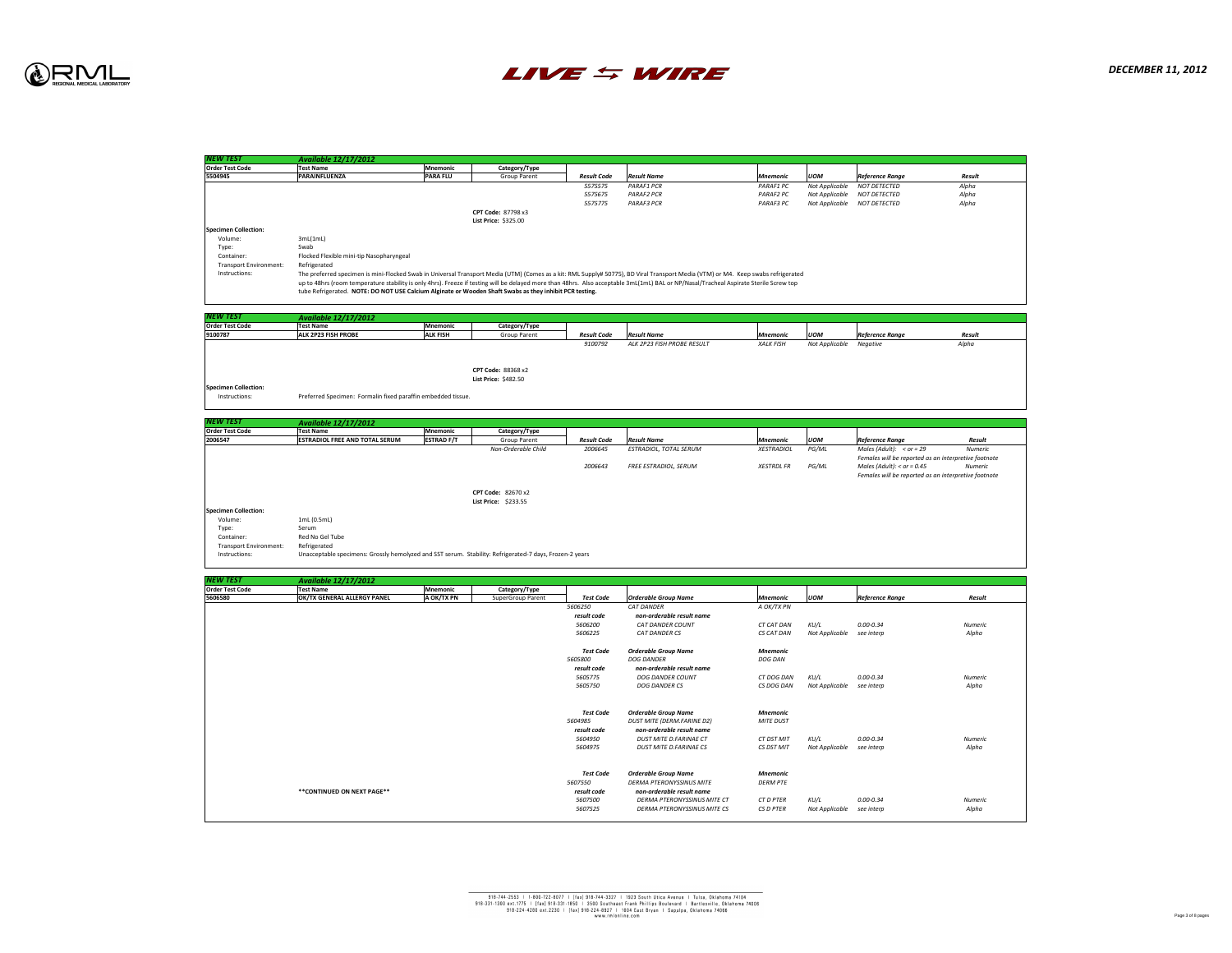

| <b>NEW TEST</b>        | <b>Available 12/17/2012</b>        |            |                          |                  |                                       |                   |                |                        |                |
|------------------------|------------------------------------|------------|--------------------------|------------------|---------------------------------------|-------------------|----------------|------------------------|----------------|
| <b>Order Test Code</b> | <b>Test Name</b>                   | Mnemonic   | Category/Type            |                  |                                       |                   |                |                        |                |
| 5606580                | <b>OK/TX GENERAL ALLERGY PANEL</b> | A OK/TX PN | <b>SuperGroup Parent</b> | <b>Test Code</b> | <b>Orderable Group Name</b>           | Mnemonic          | <b>UOM</b>     | <b>Reference Range</b> | Result         |
|                        |                                    |            |                          | 5606325          | <b>BERMUDA GRASS</b>                  | BERMUDA           |                |                        |                |
|                        |                                    |            |                          | result code      | non-orderable result name             |                   |                |                        |                |
|                        |                                    |            |                          | 5606275          | <b>BERMUDA GRASS COUNT</b>            | CT BERM GR        | KU/L           | $0.00 - 0.34$          | Numeric        |
|                        |                                    |            |                          | 5606300          | <b>BERMUDA GRASS CS</b>               | CS BERM GR        | Not Applicable | see interp             | Alpha          |
|                        |                                    |            |                          |                  |                                       |                   |                |                        |                |
|                        |                                    |            |                          |                  |                                       |                   |                |                        |                |
|                        |                                    |            |                          | <b>Test Code</b> | <b>Orderable Group Name</b>           | Mnemonic          |                |                        |                |
|                        |                                    |            |                          | 5613000          | <b>COMMON SILVER BIRCH</b>            | <b>SILV BIRCH</b> |                |                        |                |
|                        |                                    |            |                          | result code      | non-orderable result name             |                   |                |                        |                |
|                        |                                    |            |                          | 5612050          | <b>COMMON SILVER BIRCH COUNT</b>      | <b>CT S BIRCH</b> | KU/L           | $0.00 - 0.34$          | Numeric        |
|                        |                                    |            |                          | 5612075          | <b>COMMON SILVER BIRCH CLASS</b>      | <b>CS S BIRCH</b> | Not Applicable | see interp             | Alpha          |
|                        |                                    |            |                          |                  |                                       |                   |                |                        |                |
|                        |                                    |            |                          |                  |                                       |                   |                |                        |                |
|                        |                                    |            |                          | <b>Test Code</b> | <b>Orderable Group Name</b>           | <b>Mnemonic</b>   |                |                        |                |
|                        |                                    |            |                          | 5604625          | <b>RAGWEED COMMON-"SHORT RAGWEED"</b> | <b>RAGWEED C</b>  |                |                        |                |
|                        |                                    |            |                          | result code      | non-orderable result name             |                   |                |                        |                |
|                        |                                    |            |                          | 5604575          | <b>RAGWEED COMMON CT</b>              | CT RAGWD C        | KU/L           | $0.00 - 0.34$          | Numeric        |
|                        |                                    |            |                          | 5604600          | <b>RAGWEED COMMON CS</b>              | CS RAGWD C        | Not Applicable | see interp             | Alpha          |
|                        |                                    |            |                          |                  |                                       |                   |                |                        |                |
|                        |                                    |            |                          |                  |                                       |                   |                |                        |                |
|                        |                                    |            |                          | <b>Test Code</b> | <b>Orderable Group Name</b>           | <b>Mnemonic</b>   |                |                        |                |
|                        |                                    |            |                          | 5607475          | COTTONWOOD                            | COTONWOOD         |                |                        |                |
|                        |                                    |            |                          | result code      | non-orderable result name             |                   |                |                        |                |
|                        |                                    |            |                          |                  |                                       |                   |                |                        |                |
|                        |                                    |            |                          | 5607425          | COTTONWOOD COUNT                      | CT COTWD          | KU/L           | $0.00 - 0.34$          | Numeric        |
|                        |                                    |            |                          | 5607450          | COTTONWOOD CLASS                      | CT COTWD          | Not Applicable | see interp             | Alpha          |
|                        |                                    |            |                          |                  |                                       |                   |                |                        |                |
|                        |                                    |            |                          |                  |                                       |                   |                |                        |                |
|                        |                                    |            |                          | <b>Test Code</b> | <b>Orderable Group Name</b>           | <b>Mnemonic</b>   |                |                        |                |
|                        |                                    |            |                          | 5606795          | <b>ELM TREE AMERICAN</b>              | <b>ELM TREE</b>   |                |                        |                |
|                        |                                    |            |                          | result code      | non-orderable result name             |                   |                |                        |                |
|                        |                                    |            |                          | 5606775          | <b>ELM TREE AMERICAN CT</b>           | CT ELM TRE        | KU/L           | $0.00 - 0.34$          | Numeric        |
|                        |                                    |            |                          | 5606785          | <b>ELM TREE AMERICAN CS</b>           | CS ELM TRE        | Not Applicable | see interp             | Alpha          |
|                        |                                    |            |                          |                  |                                       |                   |                |                        |                |
|                        |                                    |            |                          |                  |                                       |                   |                |                        |                |
|                        |                                    |            |                          | <b>Test Code</b> | <b>Orderable Group Name</b>           | <b>Mnemonic</b>   |                |                        |                |
|                        |                                    |            |                          | 5611750          | <b>BOX ELDER</b>                      | <b>BOX ELDER</b>  |                |                        |                |
|                        |                                    |            |                          | result code      | non-orderable result name             |                   |                |                        |                |
|                        |                                    |            |                          | 5611700          | <b>BOX ELDER COUNT</b>                | CT BX ELDR        | KU/L           | $0.00 - 0.34$          | <b>Numeric</b> |
|                        |                                    |            |                          | 5611725          | <b>BOX ELDER CLASS</b>                | CS BX ELDR        | Not Applicable | see interp             | Alpha          |
|                        |                                    |            |                          |                  |                                       |                   |                |                        |                |
|                        |                                    |            |                          |                  |                                       |                   |                |                        |                |
|                        |                                    |            |                          | Test Code        | <b>Orderable Group Name</b>           | <b>Mnemonic</b>   |                |                        |                |
|                        |                                    |            |                          | 5611850          | MOUNTAIN JUNIPER/CEDAR (t6)           | <b>WE JUNIPR</b>  |                |                        |                |
|                        |                                    |            |                          | result code      | non-orderable result name             |                   |                |                        |                |
|                        |                                    |            |                          | 5611800          | <b>MOUNTAIN JUNIPER CT</b>            | <b>CT JUNIPER</b> | KU/L           | $0.00 - 0.34$          | Numeric        |
|                        |                                    |            |                          | 5611825          | <b>MOUNTAIN JUNIPER CS</b>            | <b>CS JUNIPER</b> | Not Applicable | see interp             | Alpha          |
|                        |                                    |            |                          |                  |                                       |                   |                |                        |                |
|                        |                                    |            |                          |                  |                                       |                   |                |                        |                |
|                        |                                    |            |                          | <b>Test Code</b> | <b>Orderable Group Name</b>           | <b>Mnemonic</b>   |                |                        |                |
|                        |                                    |            |                          | 5604925          | OAK TREE WHITE                        | <b>OAK TREE</b>   |                |                        |                |
|                        |                                    |            |                          | result code      | non-orderable result name             |                   |                |                        |                |
|                        |                                    |            |                          | 5604875          | <b>OAK TREE WHITE COUNT</b>           | <b>CT OAK TRE</b> | KU/L           | $0.00 - 0.34$          | Numeric        |
|                        |                                    |            |                          | 5604900          | OAK TREE WHITE CS                     | <b>CS OAK TRE</b> | Not Applicable | see interp             | Alpha          |
|                        |                                    |            |                          |                  |                                       |                   |                |                        |                |
|                        |                                    |            |                          |                  |                                       |                   |                |                        |                |
|                        |                                    |            |                          | Test Code        | <b>Orderable Group Name</b>           | <b>Mnemonic</b>   |                |                        |                |
|                        |                                    |            |                          | 5606750          | <b>PECAN TREE</b>                     | <b>PECAN TREE</b> |                |                        |                |
|                        |                                    |            |                          | result code      | non-orderable result name             |                   |                |                        |                |
|                        |                                    |            |                          | 5606700          | PECAN TREE CT                         | CT PECAN T        | KU/L           | $0.00 - 0.34$          | Numeric        |
|                        |                                    |            |                          | 5606725          | <b>PECAN TREE CS</b>                  | CS PECAN T        | Not Applicable | see interp             | Alpha          |
|                        |                                    |            |                          |                  |                                       |                   |                |                        |                |
|                        |                                    |            |                          |                  |                                       |                   |                |                        |                |
|                        |                                    |            |                          | Test Code        | <b>Orderable Group Name</b>           | Mnemonic          |                |                        |                |
|                        |                                    |            |                          | 5606835          | <b>MARSHELDER ROUGH</b>               | <b>MARSHELDER</b> |                |                        |                |
|                        |                                    |            |                          | result code      | non-orderable result name             |                   |                |                        |                |
|                        |                                    |            |                          | 5606800          | <b>MARSHELDER ROUGH CT</b>            | <b>CT MARSH</b>   | KU/L           | $0.00 - 0.34$          | Numeric        |
|                        |                                    |            |                          | 5606825          | <b>MARSHELDER ROUGH CS</b>            | <b>CS MARSH</b>   | Not Applicable | see interp             | Alpha          |
|                        |                                    |            |                          |                  |                                       |                   |                |                        |                |
|                        |                                    |            |                          | 5604425          | <b>PIGWEED ALLERGENS</b>              | PIGWEED           |                |                        |                |
|                        | ** CONTINUED ON NEXT PAGE **       |            |                          | result code      | non-orderable result name             |                   |                |                        |                |
|                        |                                    |            |                          | 5644050          | <b>PIGWEED ALLERGEN COUNT</b>         | <b>CT PIGWEED</b> | KU/L           | $0.00 - 0.34$          | Numeric        |
|                        |                                    |            |                          |                  | <b>PIGWEED CLASS</b>                  | <b>CS PIGWEED</b> | Not Applicable | see interp             | Alpha          |
|                        |                                    |            |                          | 5644075          |                                       |                   |                |                        |                |

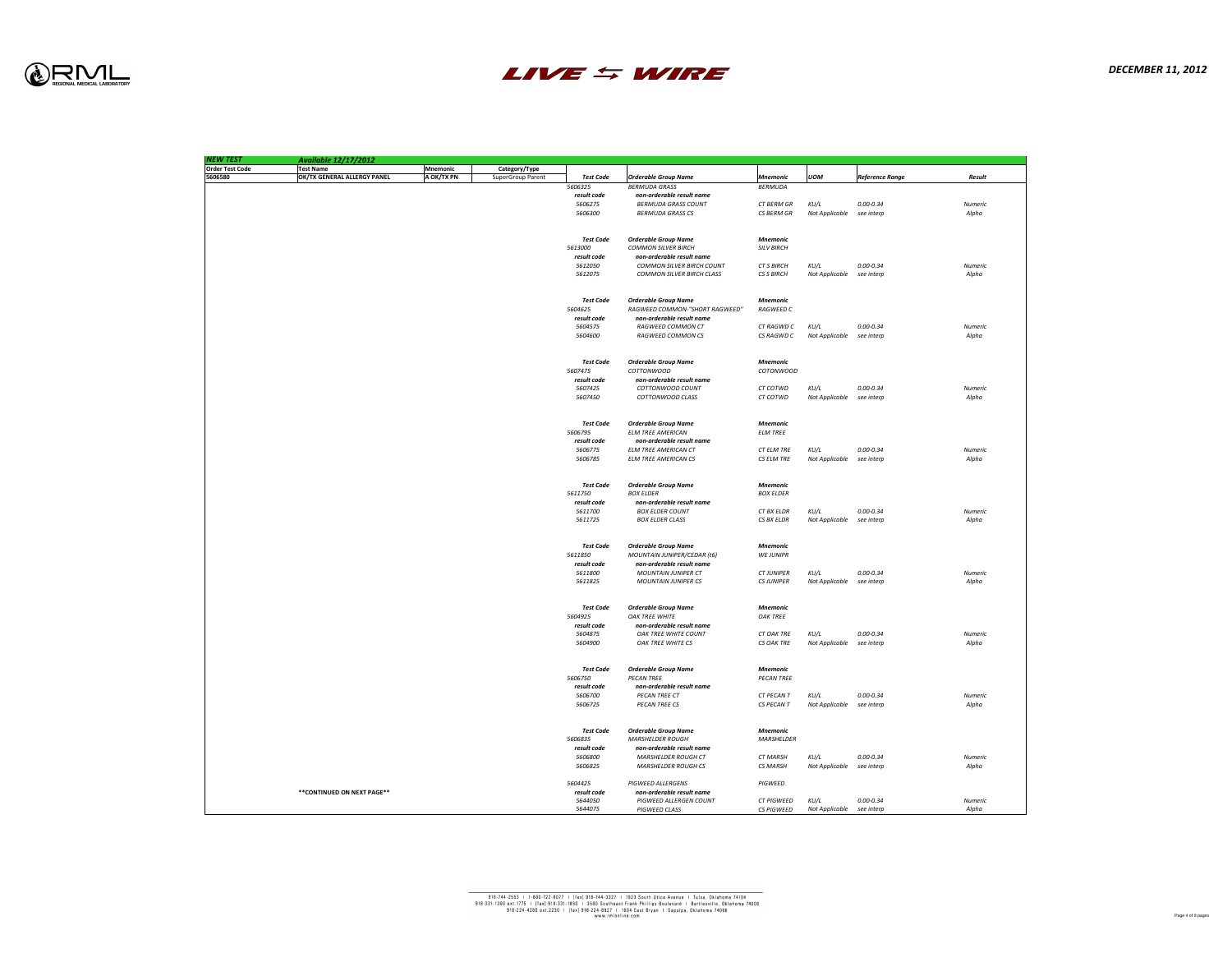

| <b>NEW TEST</b>        | Available 12/17/2012               |                 |                          |
|------------------------|------------------------------------|-----------------|--------------------------|
| <b>Order Test Code</b> | <b>Test Name</b>                   | <b>Mnemonic</b> | Category/Type            |
| 5606580                | <b>OK/TX GENERAL ALLERGY PANEL</b> | A OK/TX PN      | <b>SuperGroup Parent</b> |
|                        |                                    |                 |                          |
|                        |                                    |                 |                          |
|                        |                                    |                 |                          |
|                        |                                    |                 |                          |
|                        |                                    |                 |                          |
|                        |                                    |                 |                          |
|                        |                                    |                 |                          |
|                        |                                    |                 |                          |
|                        |                                    |                 |                          |
|                        |                                    |                 |                          |
|                        |                                    |                 |                          |
|                        |                                    |                 |                          |
|                        |                                    |                 |                          |
|                        |                                    |                 |                          |
|                        |                                    |                 |                          |
|                        |                                    |                 |                          |
|                        |                                    |                 |                          |
|                        |                                    |                 |                          |
|                        |                                    |                 |                          |
|                        |                                    |                 |                          |
|                        |                                    |                 |                          |
|                        |                                    |                 |                          |
|                        |                                    |                 |                          |
|                        |                                    |                 |                          |
|                        |                                    |                 |                          |
|                        |                                    |                 |                          |
|                        |                                    |                 |                          |
|                        |                                    |                 |                          |
|                        |                                    |                 |                          |
|                        |                                    |                 |                          |
|                        |                                    |                 |                          |
|                        |                                    |                 |                          |
|                        |                                    |                 |                          |
|                        |                                    |                 |                          |
|                        |                                    |                 |                          |
|                        |                                    |                 |                          |
|                        |                                    |                 |                          |
|                        |                                    |                 |                          |
|                        |                                    |                 |                          |
|                        |                                    |                 |                          |
|                        |                                    |                 |                          |
|                        |                                    |                 |                          |
|                        |                                    |                 |                          |
|                        |                                    |                 |                          |
|                        |                                    |                 |                          |
|                        |                                    |                 |                          |
|                        |                                    |                 |                          |
|                        |                                    |                 |                          |
|                        |                                    |                 |                          |
|                        |                                    |                 |                          |
|                        |                                    |                 |                          |
|                        |                                    |                 |                          |
|                        |                                    |                 |                          |
|                        |                                    |                 |                          |
|                        |                                    |                 |                          |
|                        |                                    |                 |                          |
|                        | ** CONTINUED ON NEXT PAGE**        |                 |                          |
|                        |                                    |                 |                          |
|                        |                                    |                 |                          |
|                        |                                    |                 |                          |



| <b>Test Code</b> | <b>Orderable Group Name</b>    | <b>Mnemonic</b>   | <b>UOM</b>            | <b>Reference Range</b> | <b>Result</b>  |
|------------------|--------------------------------|-------------------|-----------------------|------------------------|----------------|
| 5609075          | <b>SHEEP SORRELL</b>           | <b>SHEEP SORL</b> |                       |                        |                |
| result code      | non-orderable result name      |                   |                       |                        |                |
| 5609025          | <b>SHEEP SORRELL COUNT</b>     | <b>CT SHEPSRL</b> | KU/L                  | $0.00 - 0.34$          | <b>Numeric</b> |
| 5609050          | <b>SHEEP SORRELL CLASS</b>     | <b>CS SHEPSRL</b> | <b>Not Applicable</b> | see interp             | Alpha          |
|                  |                                |                   |                       |                        |                |
| <b>Test Code</b> | <b>Orderable Group Name</b>    | <b>Mnemonic</b>   |                       |                        |                |
| 5611950          | <b>TIMOTHY GRASS IC</b>        | <b>TIMOTHY G</b>  |                       |                        |                |
| result code      | non-orderable result name      |                   |                       |                        |                |
| 5611900          | <b>TIMOTHY GRASS IGE COUNT</b> | <b>CT TIMOTHY</b> | KU/L                  | $0.00 - 0.34$          | <b>Numeric</b> |
| 5611925          | <b>TIMOTHY GRASS IGE CLASS</b> | <b>CS TIMOTHY</b> | <b>Not Applicable</b> | see interp             | Alpha          |
| <b>Test Code</b> | <b>Orderable Group Name</b>    | <b>Mnemonic</b>   |                       |                        |                |
| 5606475          | <b>ASH WHITE</b>               | <b>ASH WHITE</b>  |                       |                        |                |
| result code      | non-orderable result name      |                   |                       |                        |                |
| 5606425          | <b>ASH WHITE CT</b>            | <b>CT ASH WHT</b> | KU/L                  | $0.00 - 0.34$          | <b>Numeric</b> |
| 5606450          | <b>ASH WHITE CS</b>            | CS ASH WHT        | <b>Not Applicable</b> | see interp             | Alpha          |
| <b>Test Code</b> | <b>Orderable Group Name</b>    | <b>Mnemonic</b>   |                       |                        |                |
| 5606550          | <b>ALTERNARIA TENUIS</b>       | <b>ALTER TEN</b>  |                       |                        |                |
| result code      | non-orderable result name      |                   |                       |                        |                |
| 5606500          | <b>ALTENARIA TENUIS CT</b>     | <b>CT ALT TEN</b> | KU/L                  | $0.00 - 0.34$          | <b>Numeric</b> |
| 5606525          | <b>ALTENARIA TENUIS CS</b>     | CS ALT TEN        | <b>Not Applicable</b> | see interp             | Alpha          |
|                  |                                |                   |                       |                        |                |
| <b>Test Code</b> | <b>Orderable Group Name</b>    | <b>Mnemonic</b>   |                       |                        |                |
| <i>5606400</i>   | <b>ASPERGILLUS FUM. MOLD</b>   | <b>ASPER MLD</b>  |                       |                        |                |
| result code      | non-orderable result name      |                   |                       |                        |                |
| 5606350          | <b>ASPERGILLUS MOLD CT</b>     | <b>CT ASP MLD</b> | KU/L                  | $0.00 - 0.34$          | <b>Numeric</b> |
| 5606375          | <b>ASPERGILLUS MOLD CS</b>     | CS ASP MLD        | <b>Not Applicable</b> | see interp             | Alpha          |
| <b>Test Code</b> | <b>Orderable Group Name</b>    | <b>Mnemonic</b>   |                       |                        |                |
| 5606175          | <b>CLADOSPORIUM MOLD</b>       | <b>CLADOSPOR</b>  |                       |                        |                |
| result code      | non-orderable result name      |                   |                       |                        |                |
| 5606125          | <b>CLADOSPORIUM MOLD CT</b>    | <b>CT CLAD MO</b> | KU/L                  | $0.00 - 0.34$          | <b>Numeric</b> |
| 5606150          | <b>CLADOSPORIUM MOLD CS</b>    | CS CLAD MO        | <b>Not Applicable</b> | see interp             | Alpha          |
|                  |                                |                   |                       |                        |                |
| <b>Test Code</b> | <b>Orderable Group Name</b>    | <b>Mnemonic</b>   |                       |                        |                |
| <i>5622400</i>   | PENICILLIUM CHRYSOGENUM (m1)   | <b>PEN CHRYSO</b> |                       |                        |                |
| result code      | non-orderable result name      |                   |                       |                        |                |
| 5622350          | PENICILLIUM CHRYSOGENUM COUNT  | <b>CT PEN CHR</b> | KU/L                  | $0.00 - 0.34$          | <b>Numeric</b> |
| 5622375          | PENICILLIUM CHRYSOGENUM CLASS  | <b>CS PEN CHR</b> | <b>Not Applicable</b> | see interp             | Alpha          |
| <b>Test Code</b> | <b>Orderable Group Name</b>    | <b>Mnemonic</b>   |                       |                        |                |
| <i>5606025</i>   | <b>COCKROACH AMERICAN IGE</b>  | <b>COCKROACH</b>  |                       |                        |                |
| result code      | non-orderable result name      |                   |                       |                        |                |
| 5605975          | <b>COCKROACH COUNT</b>         | <b>CT COCKRCH</b> | KU/L                  | $0.00 - 0.34$          | <b>Numeric</b> |
| 5606000          | <b>COCKROACH CS</b>            | <b>CS COCKRCH</b> | <b>Not Applicable</b> | see interp             | Alpha          |
| <b>Test Code</b> | <b>Orderable Group Name</b>    | <b>Mnemonic</b>   |                       |                        |                |
| 5518175          | <b>RED MULBERRY TREE</b>       | <b>MULBERRY</b>   |                       |                        |                |
| result code      | non-orderable result name      |                   |                       |                        |                |
| 5528650          | <b>RED MULBERRY TREE COUNT</b> | TR MULB CT        | KU/L                  | $0.00 - 0.34$          | <b>Numeric</b> |
| 5518150          | <b>RED MULBERRY TREE</b>       | <b>TR MULBERY</b> | <b>Not Applicable</b> | see interp footnote    | Alpha          |
|                  |                                | TR MULB CT        |                       |                        |                |
| <b>Test Code</b> | <b>Orderable Group Name</b>    | <b>Mnemonic</b>   |                       |                        |                |
| 5650125          | <b>NETTLE ALLERGENS</b>        | <b>NETTLE IC</b>  |                       |                        |                |
| result code      | non-orderable result name      |                   |                       |                        |                |
| 5650025          | <b>NETTLE WEED COUNT</b>       | <b>CT NETTLE</b>  | KU/L                  | $0.00 - 0.34$          | <b>Numeric</b> |
| 5650075          | <b>NETTLE WEED CLASS</b>       | CS NETTLE         | <b>Not Applicable</b> | see interp             | Alpha          |

| <b>Test Name</b>            | Mnemonic          | Category/Type            |                        |                                                          |                                 |
|-----------------------------|-------------------|--------------------------|------------------------|----------------------------------------------------------|---------------------------------|
| OK/TX GENERAL ALLERGY PANEL | <b>A OK/TX PN</b> | <b>SuperGroup Parent</b> | <b>Test Code</b>       | <b>Orderable Group Name</b>                              | <b>Mnemonic</b>                 |
|                             |                   |                          | 5609075                | <b>SHEEP SORRELL</b><br>non-orderable result name        | <b>SHEEP SORL</b>               |
|                             |                   |                          | result code<br>5609025 | <b>SHEEP SORRELL COUNT</b>                               | <b>CT SHEPSRL</b>               |
|                             |                   |                          | 5609050                | <b>SHEEP SORRELL CLASS</b>                               | <b>CS SHEPSRL</b>               |
|                             |                   |                          |                        |                                                          |                                 |
|                             |                   |                          | <b>Test Code</b>       | <b>Orderable Group Name</b>                              | <b>Mnemonic</b>                 |
|                             |                   |                          | 5611950                | <b>TIMOTHY GRASS IC</b>                                  | <b>TIMOTHY G</b>                |
|                             |                   |                          | result code            | non-orderable result name                                |                                 |
|                             |                   |                          | 5611900                | <b>TIMOTHY GRASS IGE COUNT</b>                           | <b>CT TIMOTHY</b>               |
|                             |                   |                          | 5611925                | <b>TIMOTHY GRASS IGE CLASS</b>                           | <b>CS TIMOTHY</b>               |
|                             |                   |                          | <b>Test Code</b>       | <b>Orderable Group Name</b>                              | <b>Mnemonic</b>                 |
|                             |                   |                          | 5606475                | <b>ASH WHITE</b>                                         | <b>ASH WHITE</b>                |
|                             |                   |                          | result code            | non-orderable result name                                |                                 |
|                             |                   |                          | 5606425                | <b>ASH WHITE CT</b>                                      | <b>CT ASH WHT</b>               |
|                             |                   |                          | 5606450                | <b>ASH WHITE CS</b>                                      | CS ASH WHT                      |
|                             |                   |                          | <b>Test Code</b>       |                                                          | <b>Mnemonic</b>                 |
|                             |                   |                          | 5606550                | <b>Orderable Group Name</b><br><b>ALTERNARIA TENUIS</b>  | <b>ALTER TEN</b>                |
|                             |                   |                          | result code            | non-orderable result name                                |                                 |
|                             |                   |                          | 5606500                | <b>ALTENARIA TENUIS CT</b>                               | CT ALT TEN                      |
|                             |                   |                          | 5606525                | <b>ALTENARIA TENUIS CS</b>                               | CS ALT TEN                      |
|                             |                   |                          |                        |                                                          |                                 |
|                             |                   |                          | <b>Test Code</b>       | <b>Orderable Group Name</b>                              | <b>Mnemonic</b>                 |
|                             |                   |                          | 5606400                | <b>ASPERGILLUS FUM. MOLD</b>                             | <b>ASPER MLD</b>                |
|                             |                   |                          | result code            | non-orderable result name                                |                                 |
|                             |                   |                          | 5606350<br>5606375     | <b>ASPERGILLUS MOLD CT</b><br><b>ASPERGILLUS MOLD CS</b> | CT ASP MLD<br>CS ASP MLD        |
|                             |                   |                          |                        |                                                          |                                 |
|                             |                   |                          | <b>Test Code</b>       | <b>Orderable Group Name</b>                              | <b>Mnemonic</b>                 |
|                             |                   |                          | 5606175                | <b>CLADOSPORIUM MOLD</b>                                 | <b>CLADOSPOR</b>                |
|                             |                   |                          | result code            | non-orderable result name                                |                                 |
|                             |                   |                          | 5606125                | <b>CLADOSPORIUM MOLD CT</b>                              | <b>CT CLAD MO</b><br>CS CLAD MO |
|                             |                   |                          | 5606150                | <b>CLADOSPORIUM MOLD CS</b>                              |                                 |
|                             |                   |                          | <b>Test Code</b>       | <b>Orderable Group Name</b>                              | <b>Mnemonic</b>                 |
|                             |                   |                          | 5622400                | <b>PENICILLIUM CHRYSOGENUM (m1)</b>                      | <b>PEN CHRYSO</b>               |
|                             |                   |                          | result code            | non-orderable result name                                |                                 |
|                             |                   |                          | 5622350                | PENICILLIUM CHRYSOGENUM COUNT                            | <b>CT PEN CHR</b>               |
|                             |                   |                          | 5622375                | PENICILLIUM CHRYSOGENUM CLASS                            | <b>CS PEN CHR</b>               |
|                             |                   |                          | <b>Test Code</b>       | <b>Orderable Group Name</b>                              | <b>Mnemonic</b>                 |
|                             |                   |                          | 5606025                | <b>COCKROACH AMERICAN IGE</b>                            | COCKROACH                       |
|                             |                   |                          | result code            | non-orderable result name                                |                                 |
|                             |                   |                          | 5605975                | <b>COCKROACH COUNT</b>                                   | <b>CT COCKRCH</b>               |
|                             |                   |                          | 5606000                | <b>COCKROACH CS</b>                                      | <b>CS COCKRCH</b>               |
|                             |                   |                          | <b>Test Code</b>       | <b>Orderable Group Name</b>                              | <b>Mnemonic</b>                 |
|                             |                   |                          | 5518175                | <b>RED MULBERRY TREE</b>                                 | <b>MULBERRY</b>                 |
|                             |                   |                          | result code            | non-orderable result name                                |                                 |
|                             |                   |                          | 5528650                | <b>RED MULBERRY TREE COUNT</b>                           | <b>TR MULB CT</b>               |
|                             |                   |                          | 5518150                | <b>RED MULBERRY TREE</b>                                 | <b>TR MULBERY</b>               |
|                             |                   |                          |                        |                                                          | TR MULB CT                      |
|                             |                   |                          | <b>Test Code</b>       | <b>Orderable Group Name</b>                              | <b>Mnemonic</b>                 |
|                             |                   |                          | 5650125                | <b>NETTLE ALLERGENS</b>                                  | <b>NETTLE IC</b>                |
| **CONTINUED ON NEXT PAGE**  |                   |                          | result code<br>5650025 | non-orderable result name<br><b>NETTLE WEED COUNT</b>    | <b>CT NETTLE</b>                |
|                             |                   |                          |                        |                                                          |                                 |
|                             |                   |                          | 5650075                | <b>NETTLE WEED CLASS</b>                                 | CS NETTLE                       |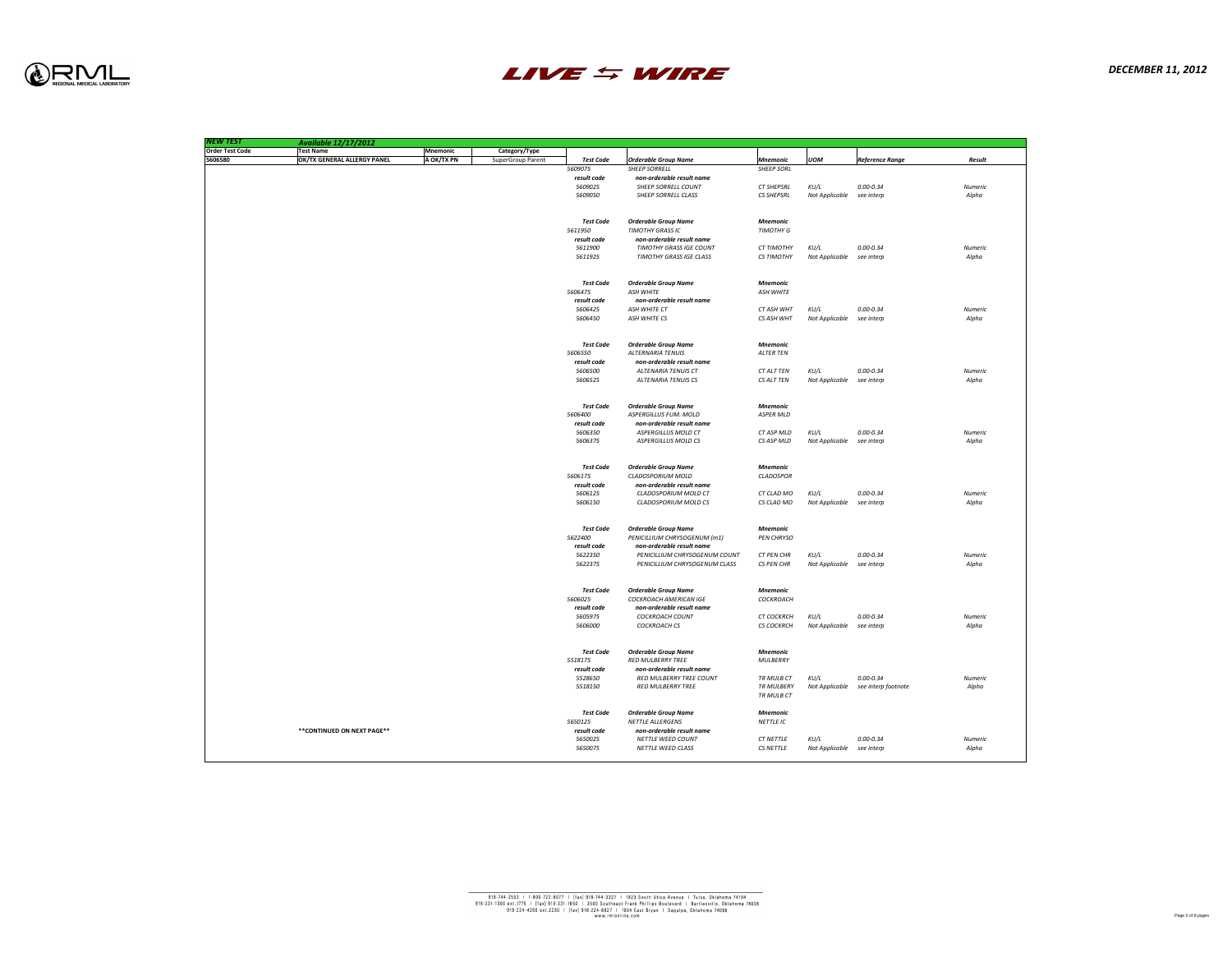

| <b>NEW TEST</b>                   | <b>Available 12/17/2012</b>     |                   |                                                   |
|-----------------------------------|---------------------------------|-------------------|---------------------------------------------------|
| <b>Order Test Code</b>            | <b>Test Name</b>                | <b>Mnemonic</b>   | Category/Type                                     |
| 5606580                           | OK/TX GENERAL ALLERGY PANEL     | A OK/TX PN        | <b>SuperGroup Parent</b>                          |
|                                   |                                 |                   |                                                   |
|                                   |                                 |                   |                                                   |
|                                   |                                 |                   |                                                   |
|                                   |                                 |                   |                                                   |
|                                   |                                 |                   |                                                   |
|                                   |                                 |                   |                                                   |
|                                   |                                 |                   |                                                   |
|                                   |                                 |                   |                                                   |
|                                   |                                 |                   |                                                   |
|                                   |                                 |                   |                                                   |
|                                   |                                 |                   |                                                   |
|                                   |                                 |                   |                                                   |
|                                   |                                 |                   |                                                   |
|                                   |                                 |                   |                                                   |
|                                   |                                 |                   |                                                   |
|                                   |                                 |                   | <b>CPT Code: 86003 x25</b>                        |
|                                   |                                 |                   | List Price: TBD                                   |
| <b>Specimen Collection:</b>       |                                 |                   |                                                   |
| Volume:                           | 5mL (2.5mL)                     |                   |                                                   |
| Type:                             | Serum                           |                   |                                                   |
| Container:                        | <b>Tiger Top Clot Tube</b>      |                   |                                                   |
| <b>Transport Environment:</b>     | Refrigerated                    |                   |                                                   |
|                                   |                                 |                   |                                                   |
|                                   |                                 |                   |                                                   |
|                                   |                                 |                   |                                                   |
| <b>MODIFICATION</b>               | <b>Effective Now</b>            |                   |                                                   |
| <b>Orderable Test Code</b>        | <b>Result Name</b>              | <b>Mnemonic</b>   |                                                   |
| 4006865                           | <b>CLOZAPINE (CLOZARIL)</b>     | <b>CLOZAPINE</b>  | <b>Update CPT code: 83789</b>                     |
|                                   |                                 |                   |                                                   |
| <b>MODIFICATION</b>               | <b>Effective Now</b>            |                   |                                                   |
| <b>Order Test Code</b><br>1500350 | <b>Test Name</b>                | <b>Mnemonic</b>   |                                                   |
|                                   | PT/INR                          | 1500350           |                                                   |
|                                   |                                 |                   | <b>Update Reference Range:</b>                    |
|                                   |                                 |                   |                                                   |
|                                   |                                 |                   |                                                   |
|                                   |                                 |                   |                                                   |
| <b>MODIFICATION</b>               | <b>Effective Now</b>            |                   |                                                   |
| <b>Orderable Test Code</b>        | <b>Result Name</b>              | <b>Mnemonic</b>   |                                                   |
| 1505975                           | DILUTE RUSSELL VIPER VENOM      | <b>DRVVT PROF</b> | <b>Update Reference Range of</b>                  |
|                                   |                                 |                   | <b>Orderable Result Details</b>                   |
|                                   |                                 |                   |                                                   |
|                                   |                                 |                   |                                                   |
| <b>MODIFICATION</b>               | <b>Effective 12/17/2012</b>     |                   |                                                   |
| <b>Orderable Test Code</b>        | <b>Result Name</b>              | <b>Mnemonic</b>   |                                                   |
| 5606600                           | <b>FOOD ALLERGY BASIC PANEL</b> | A FOOD B P        |                                                   |
|                                   |                                 |                   |                                                   |
|                                   |                                 |                   |                                                   |
|                                   |                                 |                   |                                                   |
|                                   |                                 |                   |                                                   |
|                                   |                                 |                   |                                                   |
|                                   |                                 |                   | <b>Add these Groups to</b><br>SuperGroup 5606600: |



| NEW IESI                      | <b>Available 12/17/2012</b>                                                                    |                   |                                                   |                                                                                    |                                                                                                                                                                               |                        |            |                                            |        |
|-------------------------------|------------------------------------------------------------------------------------------------|-------------------|---------------------------------------------------|------------------------------------------------------------------------------------|-------------------------------------------------------------------------------------------------------------------------------------------------------------------------------|------------------------|------------|--------------------------------------------|--------|
| <b>Order Test Code</b>        | <b>Test Name</b>                                                                               | Mnemonic          | Category/Type                                     |                                                                                    |                                                                                                                                                                               |                        |            |                                            |        |
| 5606580                       | <b>OK/TX GENERAL ALLERGY PANEL</b>                                                             | A OK/TX PN        | <b>SuperGroup Parent</b>                          | <b>Test Code</b>                                                                   | <b>Orderable Group Name</b>                                                                                                                                                   | Mnemonic               | <b>UOM</b> | <b>Reference Range</b>                     | Result |
|                               |                                                                                                |                   |                                                   | result code<br>5606925<br>< 0.35<br>$\overline{0}$                                 | non-orderable result name<br><b>ALLERGY INTERPRETATION</b><br>RML Immunocap Allergen-Specific Allergy Interpretation<br>Class IgE Index Value kU/L Interpretation<br>Negative | <b>ICAP INTRP</b>      |            | THIS WILL REPORT AS THE FOLLOWING FOOTNOTE |        |
|                               |                                                                                                |                   |                                                   | $1 \t 0.35 - 0.70$<br>$2$ 0.71 - 3.49<br>$3 \quad 3.50 - 17.49$<br>4 17.50 - 49.99 | Low positive<br>Moderate positive<br>High positive<br>Very high positive                                                                                                      |                        |            |                                            |        |
|                               |                                                                                                |                   |                                                   | 5 50.00 - 99.99<br>>100.00<br>6                                                    | Very high positive<br>Very high positive                                                                                                                                      |                        |            |                                            |        |
|                               |                                                                                                |                   |                                                   |                                                                                    | The test method is the Pharmcia and Upjohn Immunocap Allergen-Specific IgE System. Testing performed at: Regional Medical Laboratory, 1923 South Utica, Tulsa, OK             |                        |            |                                            |        |
|                               |                                                                                                |                   | <b>CPT Code: 86003 x25</b><br>List Price: TBD     |                                                                                    |                                                                                                                                                                               |                        |            |                                            |        |
| <b>Specimen Collection:</b>   |                                                                                                |                   |                                                   |                                                                                    |                                                                                                                                                                               |                        |            |                                            |        |
| Volume:                       | 5mL (2.5mL)                                                                                    |                   |                                                   |                                                                                    |                                                                                                                                                                               |                        |            |                                            |        |
| Type:                         | Serum                                                                                          |                   |                                                   |                                                                                    |                                                                                                                                                                               |                        |            |                                            |        |
| Container:                    | <b>Tiger Top Clot Tube</b>                                                                     |                   |                                                   |                                                                                    |                                                                                                                                                                               |                        |            |                                            |        |
| <b>Transport Environment:</b> | Refrigerated                                                                                   |                   |                                                   |                                                                                    |                                                                                                                                                                               |                        |            |                                            |        |
|                               |                                                                                                |                   |                                                   |                                                                                    |                                                                                                                                                                               |                        |            |                                            |        |
|                               |                                                                                                |                   |                                                   |                                                                                    |                                                                                                                                                                               |                        |            |                                            |        |
|                               | <b>MODIFIED TESTS - Please update your EMR catalog with those appropriate to your practice</b> |                   |                                                   |                                                                                    |                                                                                                                                                                               |                        |            |                                            |        |
| <b>MODIFICATION</b>           | <b>Effective Now</b>                                                                           |                   |                                                   |                                                                                    |                                                                                                                                                                               |                        |            |                                            |        |
| <b>Orderable Test Code</b>    | <b>Result Name</b>                                                                             | Mnemonic          |                                                   |                                                                                    |                                                                                                                                                                               |                        |            |                                            |        |
| 4006865                       | <b>CLOZAPINE (CLOZARIL)</b>                                                                    | <b>CLOZAPINE</b>  | <b>Update CPT code: 83789</b>                     |                                                                                    |                                                                                                                                                                               |                        |            |                                            |        |
|                               |                                                                                                |                   |                                                   |                                                                                    |                                                                                                                                                                               |                        |            |                                            |        |
| <b>MODIFICATION</b>           | <b>Effective Now</b>                                                                           |                   |                                                   |                                                                                    |                                                                                                                                                                               |                        |            |                                            |        |
| <b>Order Test Code</b>        | <b>Test Name</b>                                                                               | Mnemonic          |                                                   |                                                                                    |                                                                                                                                                                               |                        |            |                                            |        |
| 1500350                       | <b>PT/INR</b>                                                                                  | 1500350           |                                                   | <b>Result Detail</b>                                                               | <b>Result Name</b>                                                                                                                                                            | <b>Reference Range</b> |            |                                            |        |
|                               |                                                                                                |                   | Update Reference Range:                           | 1502100                                                                            | <b>PROTHROMBIN TIME</b>                                                                                                                                                       | $10.5 - 15.7$          |            |                                            |        |
|                               |                                                                                                |                   |                                                   | 1502350                                                                            | INR                                                                                                                                                                           | $0.7 - 1.3$            |            |                                            |        |
|                               |                                                                                                |                   |                                                   |                                                                                    |                                                                                                                                                                               |                        |            |                                            |        |
| <b>MODIFICATION</b>           | <b>Effective Now</b>                                                                           |                   |                                                   |                                                                                    |                                                                                                                                                                               |                        |            |                                            |        |
| <b>Orderable Test Code</b>    | <b>Result Name</b>                                                                             | Mnemonic          |                                                   |                                                                                    |                                                                                                                                                                               |                        |            |                                            |        |
| 1505975                       | <b>DILUTE RUSSELL VIPER VENOM</b>                                                              | <b>DRVVT PROF</b> | <b>Update Reference Range of Non- Result Code</b> |                                                                                    | <b>Non-Orderable Result Detail Name</b>                                                                                                                                       | Mnemonic               | UOM        | <b>Reference Range</b>                     |        |
|                               |                                                                                                |                   | <b>Orderable Result Details to:</b>               | 1505875                                                                            | DILUTE RUSS VIP VEN TM RATIO                                                                                                                                                  | DRVVTRATIO             | SEC        | $0.00 - 1.17$                              |        |
|                               |                                                                                                |                   |                                                   | 1507775                                                                            | <b>DRVVT CONFIRMATION</b>                                                                                                                                                     | DRVVCONF               | SEC        | $0.0 - 43.7$                               |        |
|                               |                                                                                                |                   |                                                   |                                                                                    |                                                                                                                                                                               |                        |            |                                            |        |
| <u>MODIFICATION</u>           | <b>Effective 12/17/2012</b>                                                                    |                   |                                                   |                                                                                    |                                                                                                                                                                               |                        |            |                                            |        |
| <b>Orderable Test Code</b>    | <b>Result Name</b>                                                                             | Mnemonic          |                                                   |                                                                                    |                                                                                                                                                                               |                        |            |                                            |        |
| 5606600                       | <b>FOOD ALLERGY BASIC PANEL</b>                                                                | <b>A FOOD B P</b> |                                                   | <b>Test Code</b>                                                                   | <b>Orderable Group Name</b>                                                                                                                                                   |                        |            |                                            |        |
|                               |                                                                                                |                   |                                                   | 5556450                                                                            | <b>SESAME SEED IGE ALLERGY</b>                                                                                                                                                |                        |            |                                            |        |
|                               |                                                                                                |                   |                                                   | result code                                                                        | non-orderable result name                                                                                                                                                     |                        |            |                                            |        |
|                               |                                                                                                |                   |                                                   | 5531450                                                                            | <b>SESAME SEED COUNT</b>                                                                                                                                                      |                        |            |                                            |        |
|                               |                                                                                                |                   |                                                   |                                                                                    |                                                                                                                                                                               |                        |            |                                            |        |
|                               |                                                                                                |                   |                                                   | 5555700                                                                            | <b>SESAME SEED</b>                                                                                                                                                            |                        |            |                                            |        |
|                               |                                                                                                |                   | <b>Add these Groups to</b>                        |                                                                                    |                                                                                                                                                                               |                        |            |                                            |        |
|                               |                                                                                                |                   | <b>SuperGroup 5606600:</b>                        |                                                                                    |                                                                                                                                                                               |                        |            |                                            |        |
|                               |                                                                                                |                   |                                                   | Test Code                                                                          | <b>Orderable Group Name</b>                                                                                                                                                   |                        |            |                                            |        |
|                               |                                                                                                |                   |                                                   | 5583780                                                                            | SCALLOP                                                                                                                                                                       |                        |            |                                            |        |
|                               |                                                                                                |                   |                                                   | result code                                                                        | non-orderable result name                                                                                                                                                     |                        |            |                                            |        |
|                               |                                                                                                |                   |                                                   | 5583785                                                                            | <b>SCALLOP COUNT</b>                                                                                                                                                          |                        |            |                                            |        |
|                               |                                                                                                |                   |                                                   | 5583790                                                                            | <b>SCALLOP RAST</b>                                                                                                                                                           |                        |            |                                            |        |
|                               |                                                                                                |                   |                                                   |                                                                                    |                                                                                                                                                                               |                        |            |                                            |        |

|     | Mnemonic          | Category/Type                                           |                                                                                                                                         |                                                                                                                                                                    |                        |            |                                            |        |
|-----|-------------------|---------------------------------------------------------|-----------------------------------------------------------------------------------------------------------------------------------------|--------------------------------------------------------------------------------------------------------------------------------------------------------------------|------------------------|------------|--------------------------------------------|--------|
| NEL | A OK/TX PN        | <b>SuperGroup Parent</b>                                | Test Code                                                                                                                               | <b>Orderable Group Name</b>                                                                                                                                        | Mnemonic               | <b>UOM</b> | <b>Reference Range</b>                     | Result |
|     |                   |                                                         | result code<br>5606925                                                                                                                  | non-orderable result name<br><b>ALLERGY INTERPRETATION</b><br>RML Immunocap Allergen-Specific Allergy Interpretation<br>Class IgE Index Value kU/L Interpretation  | <b>ICAP INTRP</b>      |            | THIS WILL REPORT AS THE FOLLOWING FOOTNOTE |        |
|     |                   |                                                         | < 0.35<br>$\overline{0}$<br>$0.35 - 0.70$<br>$0.71 - 3.49$<br>$3.50 - 17.49$<br>3<br>4 17.50 - 49.99<br>$50.00 - 99.99$<br>6<br>>100.00 | Negative<br>Low positive<br>Moderate positive<br>High positive<br>Very high positive<br>Very high positive<br>Very high positive                                   |                        |            |                                            |        |
|     |                   |                                                         |                                                                                                                                         | The test method is the Pharmcia and Upjohn Immunocap Allergen-Specific IgE System. Testing performed at: Regional Medical Laboratory, 1923 South Utica, Tulsa, OK. |                        |            |                                            |        |
|     |                   | <b>CPT Code: 86003 x25</b><br>List Price: TBD           |                                                                                                                                         |                                                                                                                                                                    |                        |            |                                            |        |
|     |                   |                                                         |                                                                                                                                         |                                                                                                                                                                    |                        |            |                                            |        |
|     |                   |                                                         |                                                                                                                                         |                                                                                                                                                                    |                        |            |                                            |        |
|     |                   |                                                         |                                                                                                                                         |                                                                                                                                                                    |                        |            |                                            |        |
|     |                   | our EMR catalog with those appropriate to your practice |                                                                                                                                         |                                                                                                                                                                    |                        |            |                                            |        |
|     |                   |                                                         |                                                                                                                                         |                                                                                                                                                                    |                        |            |                                            |        |
|     | Mnemonic          |                                                         |                                                                                                                                         |                                                                                                                                                                    |                        |            |                                            |        |
|     | <b>CLOZAPINE</b>  | <b>Update CPT code: 83789</b>                           |                                                                                                                                         |                                                                                                                                                                    |                        |            |                                            |        |
|     |                   |                                                         |                                                                                                                                         |                                                                                                                                                                    |                        |            |                                            |        |
|     |                   |                                                         |                                                                                                                                         |                                                                                                                                                                    |                        |            |                                            |        |
|     | Mnemonic          |                                                         |                                                                                                                                         |                                                                                                                                                                    |                        |            |                                            |        |
|     | 1500350           |                                                         | <b>Result Detail</b>                                                                                                                    | <b>Result Name</b>                                                                                                                                                 | <b>Reference Range</b> |            |                                            |        |
|     |                   | <b>Update Reference Range:</b>                          | 1502100                                                                                                                                 | <b>PROTHROMBIN TIME</b>                                                                                                                                            | $10.5 - 15.7$          |            |                                            |        |
|     |                   |                                                         | 1502350                                                                                                                                 | <b>INR</b>                                                                                                                                                         | $0.7 - 1.3$            |            |                                            |        |
|     |                   |                                                         |                                                                                                                                         |                                                                                                                                                                    |                        |            |                                            |        |
|     |                   |                                                         |                                                                                                                                         |                                                                                                                                                                    |                        |            |                                            |        |
|     |                   |                                                         |                                                                                                                                         |                                                                                                                                                                    |                        |            |                                            |        |
|     | Mnemonic          |                                                         |                                                                                                                                         |                                                                                                                                                                    |                        |            |                                            |        |
| M   | <b>DRVVT PROF</b> | Update Reference Range of Non- Result Code              |                                                                                                                                         | <b>Non-Orderable Result Detail Name</b>                                                                                                                            | <b>Mnemonic</b>        | <b>UOM</b> | <b>Reference Range</b>                     |        |
|     |                   | <b>Orderable Result Details to:</b>                     | 1505875                                                                                                                                 | <b>DILUTE RUSS VIP VEN TM RATIO</b>                                                                                                                                | <b>DRVVTRATIO</b>      | <b>SEC</b> | $0.00 - 1.17$                              |        |
|     |                   |                                                         | 1507775                                                                                                                                 | <b>DRVVT CONFIRMATION</b>                                                                                                                                          | <b>DRVVCONF</b>        | SEC        | $0.0 - 43.7$                               |        |
|     |                   |                                                         |                                                                                                                                         |                                                                                                                                                                    |                        |            |                                            |        |
|     |                   |                                                         |                                                                                                                                         |                                                                                                                                                                    |                        |            |                                            |        |
|     | Mnemonic          |                                                         | <b>Test Code</b>                                                                                                                        | <b>Orderable Group Name</b>                                                                                                                                        |                        |            |                                            |        |
|     | <b>A FOOD B P</b> |                                                         | 5556450<br>result code<br>5531450<br>5555700                                                                                            | <b>SESAME SEED IGE ALLERGY</b><br>non-orderable result name<br><b>SESAME SEED COUNT</b><br><b>SESAME SEED</b>                                                      |                        |            |                                            |        |
|     |                   | <b>Add these Groups to</b>                              |                                                                                                                                         |                                                                                                                                                                    |                        |            |                                            |        |
|     |                   | <b>SuperGroup 5606600:</b>                              | <b>Test Code</b>                                                                                                                        | <b>Orderable Group Name</b>                                                                                                                                        |                        |            |                                            |        |
|     |                   |                                                         |                                                                                                                                         |                                                                                                                                                                    |                        |            |                                            |        |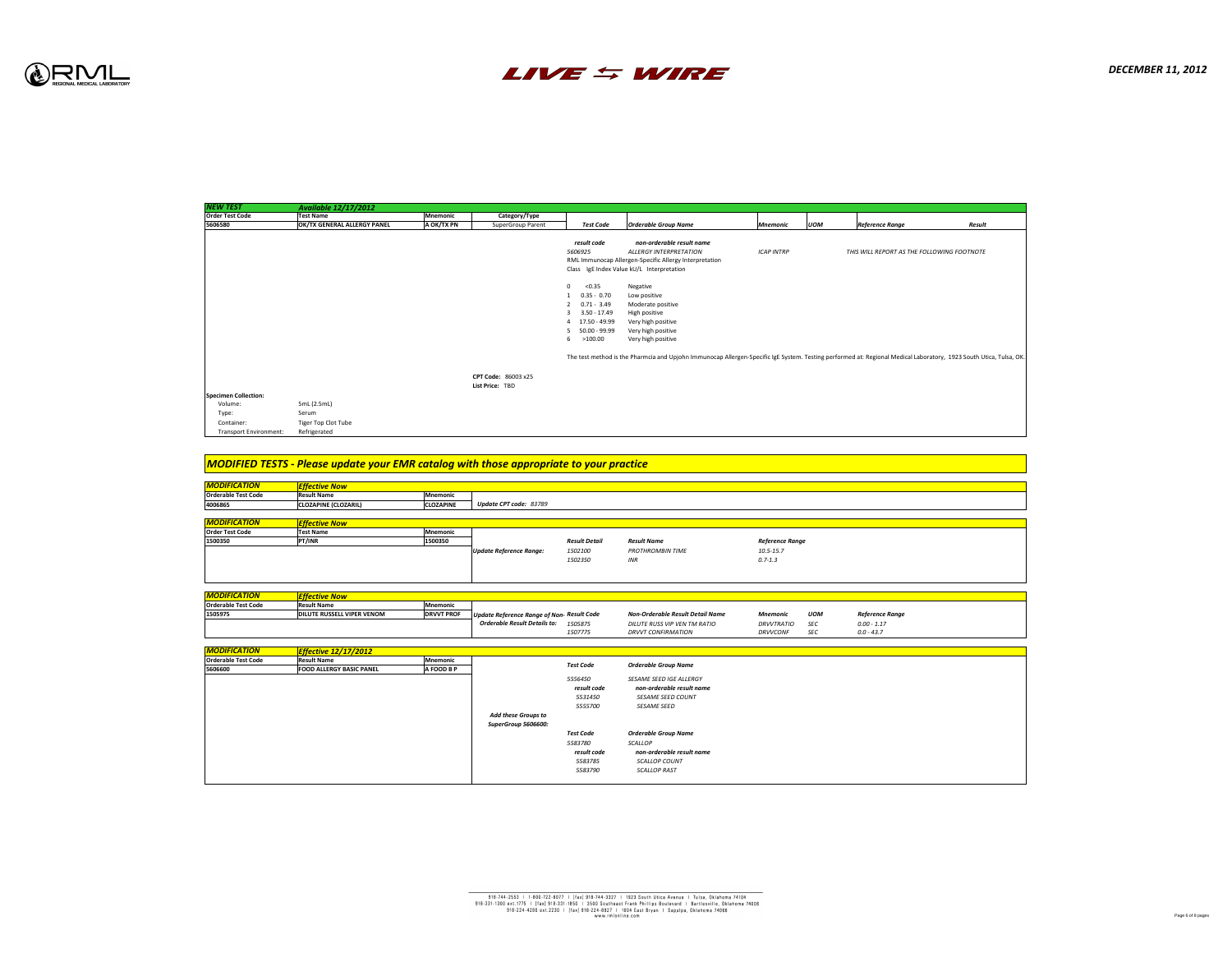

| <b>MODIFICATION</b>               | <b>Effective 12/17/2012</b>                        |                                      |                                             |                                                                              |                                                                                                                                                                                                                |
|-----------------------------------|----------------------------------------------------|--------------------------------------|---------------------------------------------|------------------------------------------------------------------------------|----------------------------------------------------------------------------------------------------------------------------------------------------------------------------------------------------------------|
| <b>Orderable Test Code</b>        | <b>Result Name</b>                                 | <b>Mnemonic</b>                      |                                             | <b>Test Code</b>                                                             | <b>Orderable Group Name</b>                                                                                                                                                                                    |
| 5606675                           | <b>PEDIATRIC (&lt;5YRS)GEN ALLERGY P</b><br>$\ast$ | A PED G PN                           |                                             | 5606025<br>result code<br>5605975<br>5606000                                 | <b>COCKROACH AMERICAN IGE</b><br>non-orderable result name<br><b>COCKROACH COUNT</b><br><b>COCKROACH CS</b>                                                                                                    |
|                                   |                                                    |                                      |                                             | <b>Test Code</b><br>5607550<br>result code<br>5607500<br>5607525             | <b>Orderable Group Name</b><br><b>DERMA PTERONYSSINUS MITE</b><br>non-orderable result name<br>DERMA PTERONYSSINUS MITE CT<br><b>DERMA PTERONYSSINUS MITE CS</b>                                               |
|                                   |                                                    |                                      | <b>Add Groups to SuperGroup</b><br>5606675: | <b>Test Code</b><br>5604700<br>result code<br>5604650<br>5604675             | <b>Orderable Group Name</b><br><b>SHRIMP</b><br>non-orderable result name<br><b>SHRIMP COUNT</b><br><b>SHRIMP CS</b>                                                                                           |
|                                   |                                                    |                                      |                                             | <b>Test Code</b><br>5604400<br>result code<br>5604350<br>5604375             | <b>Orderable Group Name</b><br><b>WALNUT</b><br>non-orderable result name<br><b>WALNUT MEAT COUNT</b><br><b>WALNUT MEAT CS</b>                                                                                 |
|                                   |                                                    |                                      |                                             | <b>Test Code</b><br>5606175<br>result code<br>5606125<br>5606150             | <b>Orderable Group Name</b><br><b>CLADOSPORIUM MOLD</b><br>non-orderable result name<br><b>CLADOSPORIUM MOLD CT</b><br><b>CLADOSPORIUM MOLD CS</b>                                                             |
|                                   |                                                    |                                      |                                             |                                                                              |                                                                                                                                                                                                                |
| <b>MODIFICATION</b>               | <b>Effective 12/17/2012</b><br><b>Test Name</b>    |                                      |                                             |                                                                              |                                                                                                                                                                                                                |
| <b>Order Test Code</b><br>5586525 | <b>ENTEROVIRUS PCR (CSF / PLASMA)</b>              | <b>Mnemonic</b><br><b>CSF ENTPCR</b> |                                             |                                                                              |                                                                                                                                                                                                                |
|                                   |                                                    |                                      | Update Reference Range:                     | None Detected                                                                |                                                                                                                                                                                                                |
|                                   |                                                    |                                      | <b>Possible Results:</b>                    |                                                                              | NONE DET, DETECTED, See Below, SEE FTN or TNP                                                                                                                                                                  |
|                                   |                                                    |                                      | <b>Update Specimen Collection:</b>          | Volume:<br>Type:<br>Container:<br>Transport:<br>Instructions:                | 0.7 <sub>ml</sub><br>CSF [ALTERNATE Specimen:plasma (ACD or ED1<br>Should be appropriate for Type<br>Frozen<br>Specimens collected in Purple or Yellow ACD tu<br>Specimen should not be exposed to freeze/thav |
|                                   |                                                    |                                      |                                             |                                                                              |                                                                                                                                                                                                                |
| <b>MODIFICATION</b>               | <b>Effective 12/17/2012</b>                        |                                      |                                             |                                                                              |                                                                                                                                                                                                                |
| <b>Order Test Code</b><br>3650850 | <b>Test Name</b><br><b>CADMIUM BLOOD</b>           | Mnemonic<br><b>CADMIUM B</b>         | Update Reference Range:                     | Adults, non-smokers: $<$ or = 1.7 UG/L<br>Adults, smokers: $<$ or = 5.0 UG/L |                                                                                                                                                                                                                |
|                                   |                                                    |                                      |                                             | $OSHA$ : < or = 5.0 UG/L                                                     |                                                                                                                                                                                                                |
|                                   |                                                    |                                      | <b>Results:</b>                             | <b>Numeric</b>                                                               |                                                                                                                                                                                                                |
|                                   |                                                    |                                      | <b>Update Specimen Collection:</b>          | Volume:<br>Type:<br>Container:<br>Transport:<br>Instructions:                | 4mL<br>Whole Blood<br>royal Blue EDTA<br>Refrigerated<br>Avoid worksite collection. Phlebotomist show w                                                                                                        |



ubes: Specimem must be spun & plasma pipetted into a plastic vial within 2 hours of collection. *Specimen should not be exposed to freeze/thaw cycles. Stability: Frozen-30 days*

*Type: CSF [ALTERNATE Specimen:plasma (ACD or EDTA), STOOL, THROAT OR RECTAL SWAB IN 0.5 ML VIAL TRANSPORT MEDIUM*

*Instructions: Avoid worksite collection. Phlebotomist show wear gloves with no powder.*